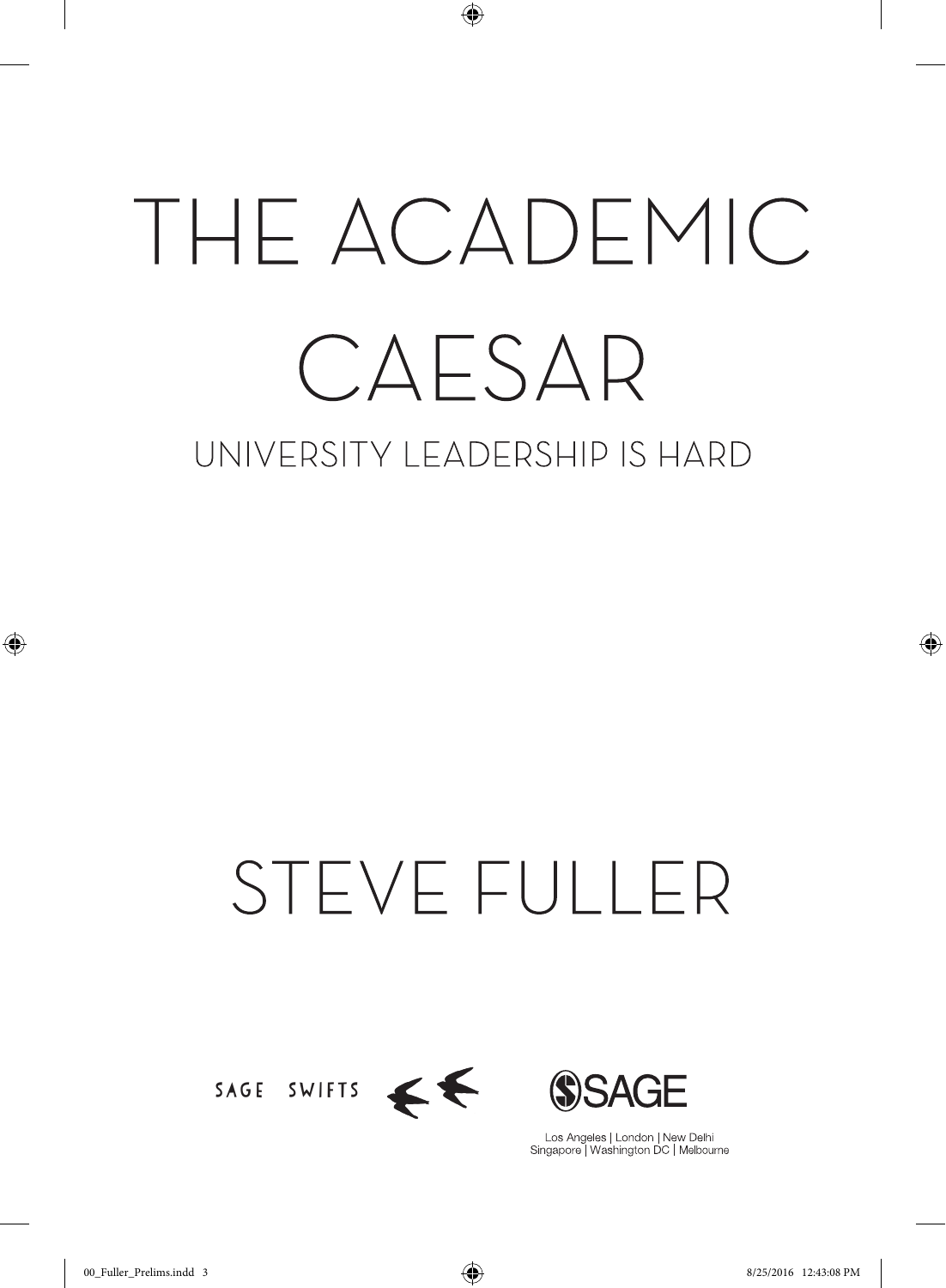A VISION FOR THE FUTURE: THE PROACTIONARY UNIVERSITY AS A PLATFORM FOR THE ACADEMIC CAESAR

4

⊕

What follows is a vision for the university of tomorrow, one which takes forward the progressive features of the modern Humboldtian university, while regarding the institution itself as a whole greater than the sum of its academic and nonacademic parts. However, in the future, what counts as human 'flourishing' will depend quite specifically on whether we treat *risk* as a threat or as an opportunity: that is, a *precautionary* or a *proactionary* attitude (Fuller and Lipinska 2014: chap. 1). The proactionary stance corresponds not only to the entrepreneurial spirit but also to Karl Popper's 'open society' and what Donald Campbell (1988) called the 'experimenting society'. It is a world in which people – in individual, collective and corporate form – are encouraged to conjecture boldly and to demonstrate their successes and make their mistakes in public, so that everyone might benefit. It is a world that aims to remove taboos and criminal sanctions from trying out radical new ideas, while at the same time recognizing that harms will be committed along the way, which in turn require recognition and compensation (Fuller and Lipinska 2014: chap. 4).

It is worth recalling that openness to risk has been a hallmark of modernity, which the Humboldtian university tried to underscore by exposing students to the cutting edge of research in their classroom experience – as opposed to their simply being taught the received wisdom. It was this general shift in approach that turned the university into a vehicle for 'Enlightenment' in the sense that Kant coined to capture his era. In this context, the Enlightenment may be seen as having embraced a 'symmetrical' approach to risk. On the one hand, the



⊕

♠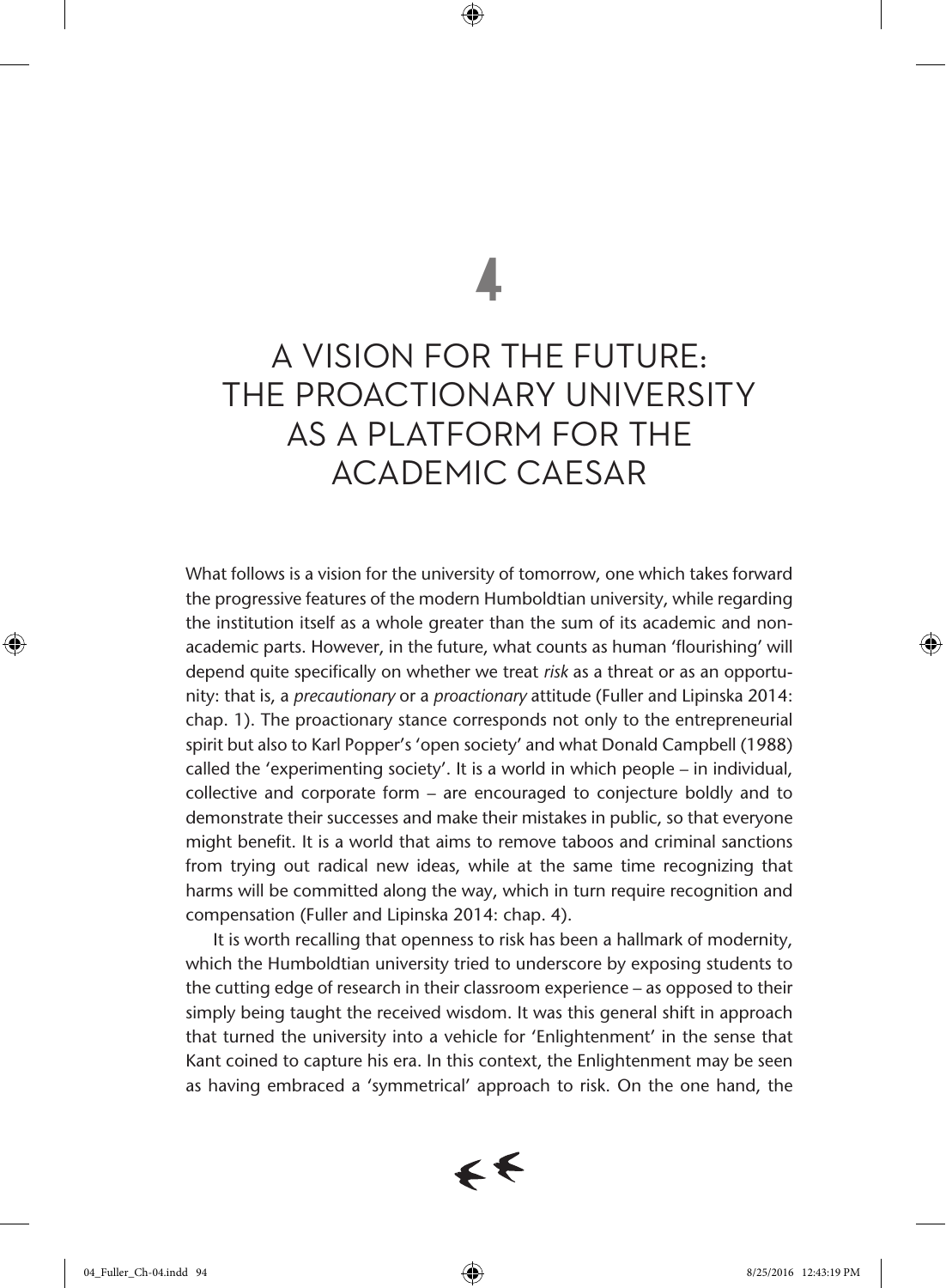## A VISION FOR THE FUTURE 95

⊕

past as a ground for authority was not nearly as secure as had been previously maintained; on the other hand, the future as a site for the realization of utopian dreams was not nearly as insecure. The former became the purview of the humanities, starting with the critical-historical approach to the Bible. The latter became the purview of the 'sciences', understood as those disciplines which took an experimental approach to data generation.

However, contemporary academia is biased against the proactionary and towards the precautionary on two political grounds, one relating to the decadent state of social democracy and the other to the power invested in institutional review boards.

By calling social democracy 'decadent', I mean that it is nowadays more concerned with protecting than empowering people. This point is very clear in Europe, where the precautionary principle is inscribed in European Union innovation-relevant legislation – resulting in, among other things, the public relations debacle surrounding 'genetically modified organisms'. Against this backdrop, neo-liberalism can seem like a breath of fresh air. Even though neoliberalism fails to provide adequate recognition and compensation for failure, at least it removes paternalistic obstacles from the state, business and private individuals trying out new things. Moreover, because social democrats, like most of the political left nowadays, tends to focus on the losers (or 'vulnerable') in any political-economic regime, they can easily overlook the flexibility and adventurousness of neo-liberal regimes.

For a sense of what an empowering social democracy used to look like, consider that John Stuart Mill dedicated *On Liberty* to Humboldt – but the young Humboldt of *The Limits of State Action*, published in 1792, in the spirit of Kant and in the afterglow of the French Revolution – but twenty years before he became the academic supremo as we now remember him. In this context, Humboldt saw the universal task of education as the maturation of individual judgement, which in turn would result in the 'withering away of the state', as everyone could be trusted to make rational decisions on behalf of their own and the collective's interests. In such a world, direct democracy would reign supreme, and the state would be reduced to administering the decisions taken by this truly self-legislating polity. Of course, Marx later made this aspiration central to his Communist utopia, and Silicon Valley's fondness for tech-based replacements for state agencies may be read charitably as a 'post-educational' update of largely the same sentiment (cf. Morozov 2013). Put in terms of macroeconomic knowledge policy, Humboldt appeared to be calling for the state to plan for its own obsolescence by investing in an educational system specifically designed to wean people away from state paternalism. The proactionary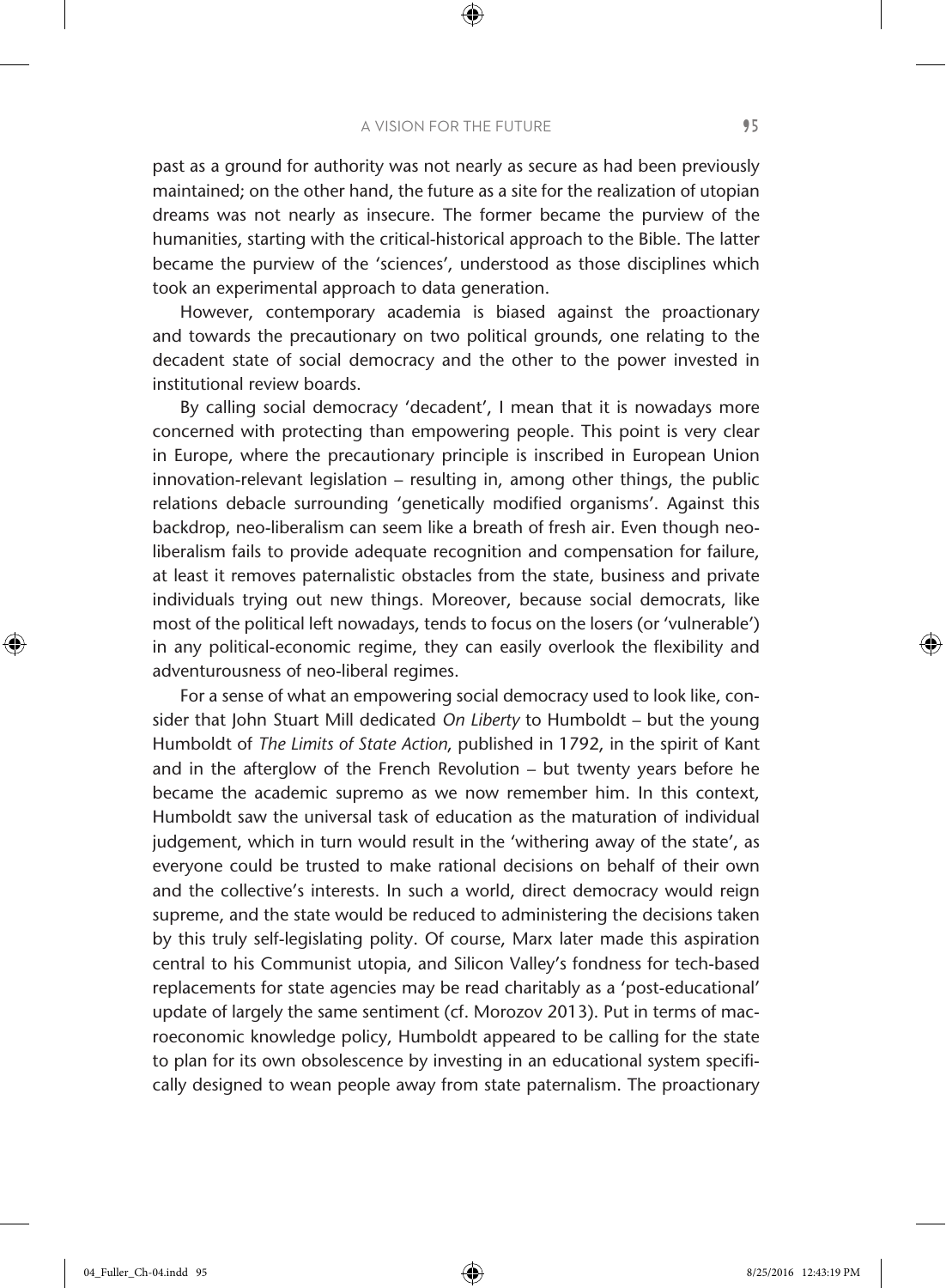## 96 The Academic Caesar

⊕

university aims to rekindle just this spirit that seems to have been lost from the political left.

As for institutional review boards – the university committees which license academics to do research on living beings – in the previous chapter I characterized them as a precautionary overreaction to the Second World War experience. They end up instilling a needlessly adversarial relationship between science and the public. A potential research subject is configured as someone who might be personally abused (and hence safeguards must be in place to prevent that outcome) rather than as someone who might contribute to a larger human project. Of course, I do not deny the need for regulatory oversight on research, including the need for personal consent. But rather than pitting science against the public, science and the public should be joined in combat against some common enemy, be it defined as 'disease', 'death' or even 'extinction'. In this respect, institutional review boards might be usefully reworked as vehicles for brokering joint-stock companies formed by researchers and subjects for mutual benefit. And in terms of worst case scenarios from adventurous research, the legal orientation should be oriented more towards compensation than prohibition (Fuller and Lipinska 2014: chap. 4).

An Academic Caesar could even provide a stronger steer by dedicating an entire research programme or even institute to 'securitized risk-taking' as a general world-view, which should attract banks and insurance companies as potential funders. The point is to look at ways in which people have tried to build trust and achieve results in a highly volatile world – albeit not always with success. Consider, say, 'megaprojects', in which great achievements result from great faith combined with great underestimation of cost (Flyvberg et al. 2003). There could even be a national or even patriotic dimension in particular countries, such as the United States, whose history has been punctuated by this sort of self-understanding from its early colonial days to the era of space exploration.

On the teaching side, a liberal arts curriculum could focus on 'courage' as the operative virtue to which all incoming undergraduates would need to be exposed. This would not only provide historical and philosophical depth to entrepreneurship, but also would help academics to re-engage the military, whose existence, if acknowledged positively at all, has been honoured more in the breach than in the observance. Yet, the military has been more consistent than even business in fostering a 'strategic' mentality that plans for short-term setbacks and losses in service of long-term progress and victory (Tetlock and Gardner 2015: chap. 10). A courage-centred curriculum could be grounded in Plato's conception of *thymos*, a feature of the soul, dominant in the guardian

⊕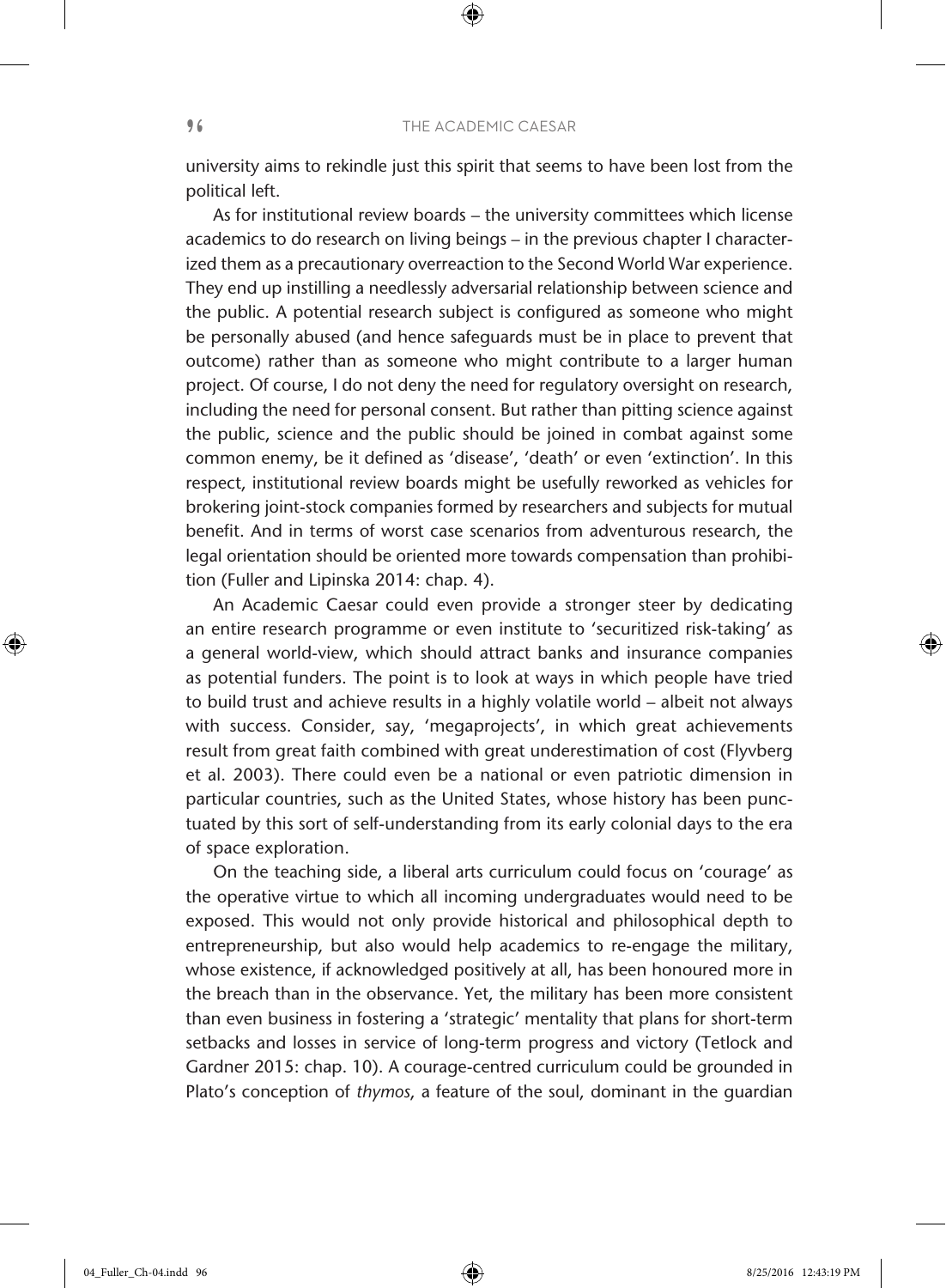## A VISION FOR THE FUTURE 97

⊕

class in the *Republic*, which regards creation and destruction as potentially of equal value *vis-à-vis* some overarching end. A subtle contemporary assessment of this virtue in the context of consumer capitalism is provided in Fukuyama (1992: chap. 17).

However, there is a deeper, more inbred resistance to proactionary thinking within academia. Throughout this book I have referred to it as *epistemic rentseeking*. This is the tendency for disciplines to become increasingly proprietary in their relationship to organized inquiry. A discipline is 'proprietary' in this negative sense if it can compel inquirers to acknowledge its ownership of a field of inquiry, regardless of the disciplines' actual relevance to the epistemic ends of the inquirers in question. This 'rent' may take the form of requiring that the inquirers undergo specific discipline-based training or cite authors in the epistemic rentier's field. If organized inquiry is a kind of intellectual journey, then disciplines impose tolls along the way, perhaps for no reason other than having made a similar journey first. The extended critical discussion of peer review in this book may be read as addressing the various micro-level perversions of academic social relations that result from epistemic rent-seeking.

The natural opponent of the epistemic rent-seeker is what the sociologist Randall Collins (1979) has called the 'credential libertarian' who sees disciplinarians as George Bernard Shaw famously saw experts more generally, namely, as a conspiracy against the public interest. I am the rare academic who shares this point of view: appeal to expertise is the problem, not the solution, of humanity's epistemic predicament (Fuller 2002: chap. 3, Fuller 2015: chap. 5). The advent of the internet has launched a new and robust wave of credential libertarianism, as we are now always only a few keystrokes away from finding challenges and alternatives to expert opinion on virtually any topic. In this context, I have written of our entering a period of 'Protscience' on the model of the Protestant Reformation, whereby people take science into their own hands just as the early modern Christians took the Bible as a text which demanded a direct response from them (Fuller 2010a: chap. 4). The Academic Caesar would be foolish to underestimate Protscience's potential to erode the prerogatives of academic judgement. Thus, I argued early in this book that the university's best bet for retaining its epistemic authority in the future will be to function as the second-order regulator of all knowledge claims, regardless of who happens to make them.

The policy implication is that the Academic Caesar should refuse to take disciplinary boundaries, or any such purely academic identity markers, as sacrosanct. This is the only obvious way for the university to remain both strong and nimble in an increasingly competitive 'knowledge economy'. It is also the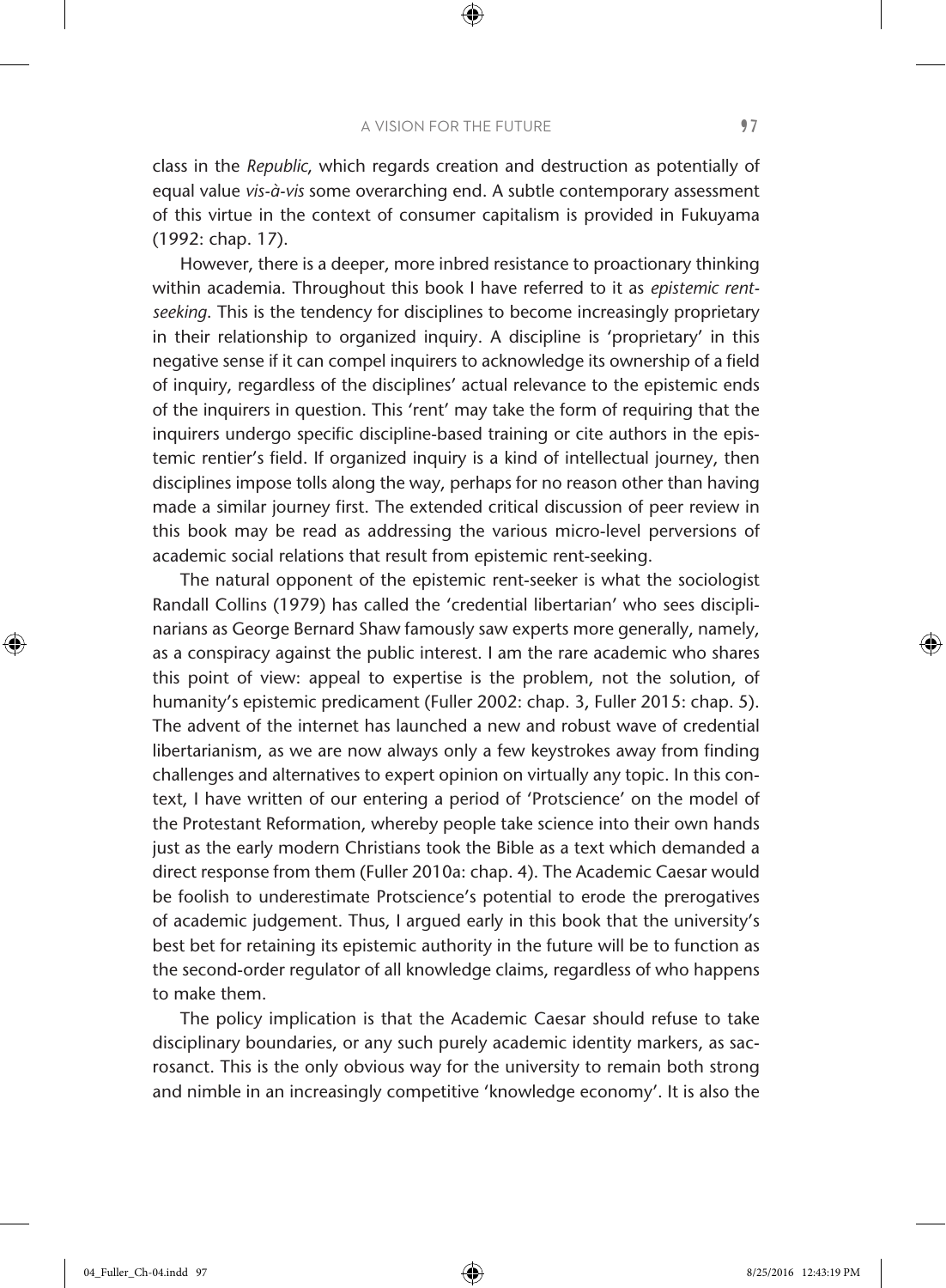## **98** THE ACADEMIC CAESAR

⊕

sense in which *interdisciplinarity* might be seen as an antidote to epistemic rent-seeking (cf. Fuller and Collier 2004: chap. 2). The 20th century's main science-based philosophical movement, logical positivism, plays a Janus-faced role in this strategy. On the one hand, it turned one discipline – physics – into the high-rent district of organized inquiry. On the other, the positivists demanded that other disciplines explain why they required theories and methods that differ from those of physics.

Logical positivism resembles the liberal imperialism promoted in Victorian Britain. Both were officially 'free trade' doctrines designed to promote relatively frictionless transactions in ideas and goods, respectively. But equally, both assumed a privileged position from which to espouse the free trade doctrine. In the case of the positivists, privilege was conferred on mathematics, be it symbolic logic or statistical representation.

The positivists expressed this line of thought as a distinction between the 'context of discovery' and the 'context of justification'. Science as an institution converts the idiosyncratic origins of discoveries into knowledge claims that anyone in principle can justify for themselves simply by examining the evidence and reasoning offered for a particular knowledge claim. In this way, individual insights come to be incorporated into a collective body of inquiry, which in turn empowers humanity as a whole. Thus, while a particular truth may have been discovered in a very particular way, the task of science is to show that it could have been uncovered under a variety of circumstances, provided the necessary evidence and reasoning.

It is easy to see how this positivist principle *could* sound the death knell to epistemic rent-seeking. The positivists themselves – much in the spirit of past imperialists and today's globalizationists – saw the removal of trade barriers as leading to greater integration and interdependency. Interdisciplinarity would be effectively fostered through a kind of anti-disciplinarity, at least insofar as disciplines would need to translate their specific jargons into a common lingua franca of intellectual exchange. Indeed, the positivists were early admirers of Esperanto, the would-be universal language promoted in the interwar years of the 20th century (Gordin 2015: chap. 5). Yet all did not go to plan. Just as in the economic case, the already existing power asymmetries between the disciplines played themselves out in this 'free trade zone'. While many disciplines became physics-friendly, non-physics-friendly modes of inquiry were consigned still further into the intellectual backwaters. Mathematics constituted a hidden barrier to free trade in this context.

Regardless of how the Academic Caesar resolves the problem of epistemic rent-seeking, the fact remains that academia trails behind 'Silicon Valley' in the

⊕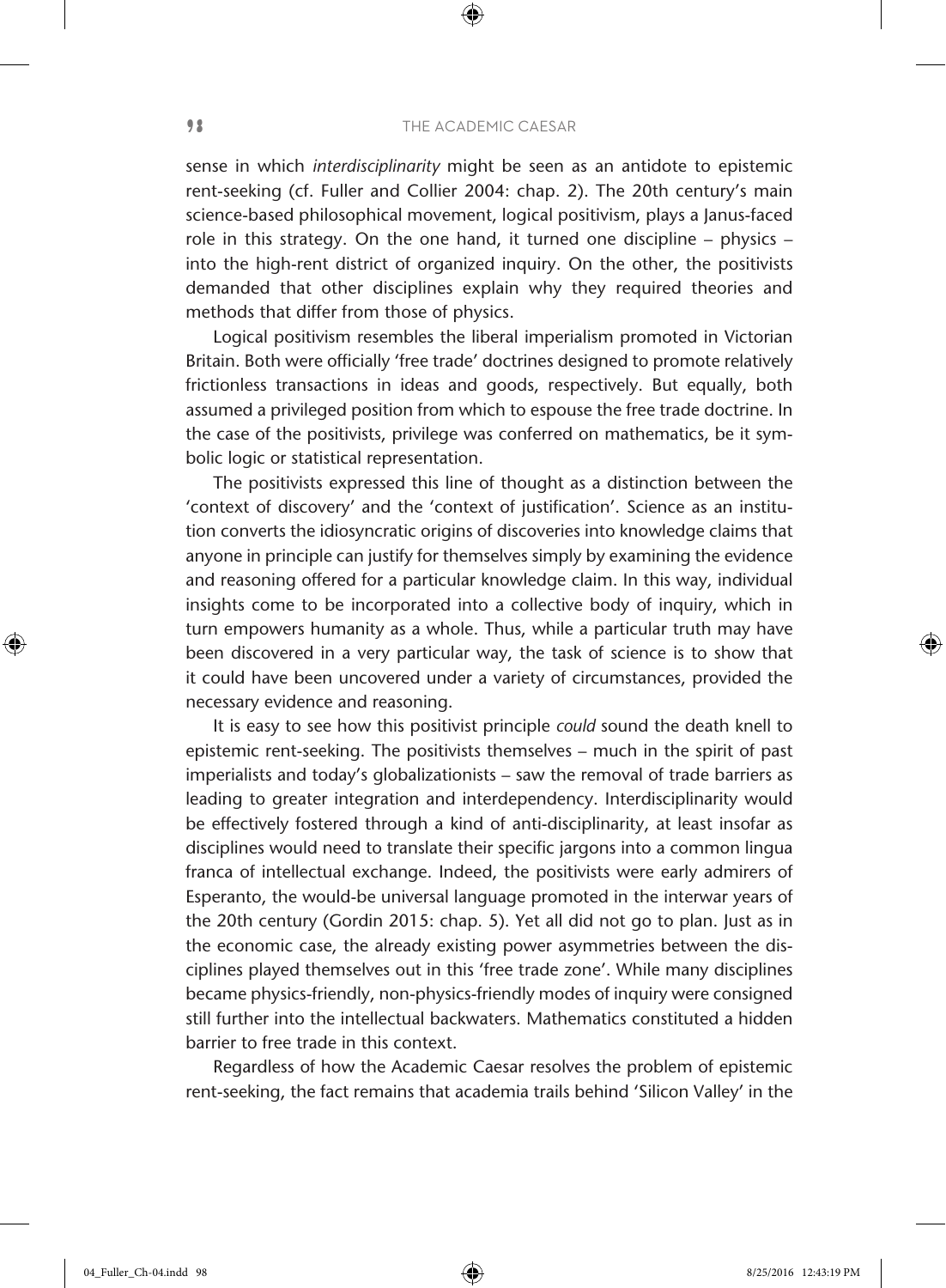## A VISION FOR THE FUTURE 99

⊕

consistent cultivation of a proactionary attitude towards risk. By 'Silicon Valley' I mean less the actual place than the global ideology that emanates from that part of the San Francisco Bay area. In this sense, 'Silicon Valley' is comparable to 'Manchester' in the early 19th century, as the name for a radical liberalism that created an alternative and durable knowledge base outside the university sector, centring on manufacturing and including a much wider range of people than universities had hitherto taken seriously. For their part, academics spent most of the 19th and the early 20th centuries playing catch-up by introducing science and technology-based education and research facilities into their campuses – as well as opening up their doors (somewhat more slowly) to the populace as a whole. Academia managed to evolve in the face of the 'Manchester' challenge and came out a stronger and more complex creature as a result. Indeed, Clark Kerr's (1963) 'multiversity' was an adaptation that has worked well for two generations. But the challenge is deeper now: 2016 is the new 1816.

Like the Manchester liberals, the Silicon Valley liberals are in their own high-tech way vulgar utilitarians, contemptuous of established institutions. However, they are not without ideas – and capital – to get things done, with or without universities. Academia needs to be more positive and creative in response to this development. A look at how it adapted to the original Industrial Revolution would not go amiss. Generally speaking, academia should not try to compete with the private sector in terms of capitalizing innovation. In this respect, I disagree with Daniel Greenberg (2007), the most venerable US critic of academic-state-industry relations, who would have universities claw back their intellectual property rights from industry. However, academia can play – and has played – a more substantial role than simply supplying relatively cheap intellectual labour for industry. Universities are where the 'normative horizons' of innovation are set, which means establishing standards of technical performance and cognitive frameworks that enable innovation to be understood systematically so that it can be taken to the next level. Moreover, all of this is streamed through a regularly revised curricular structure that allows people from all backgrounds to participate in the process. This is what I mean by calling for the university to be the producer of knowledge as a 'second-order good'.

In this context, an aim of general education must be to make people smarter than the environments in which they increasingly live and work. This standard will eventually serve to determine whether humans are needed at all – or, politely put, 'surplus to requirements'. Here I blame Steve Jobs, who created products with such 'smart' interfaces that they effectively dumbed down

⊕